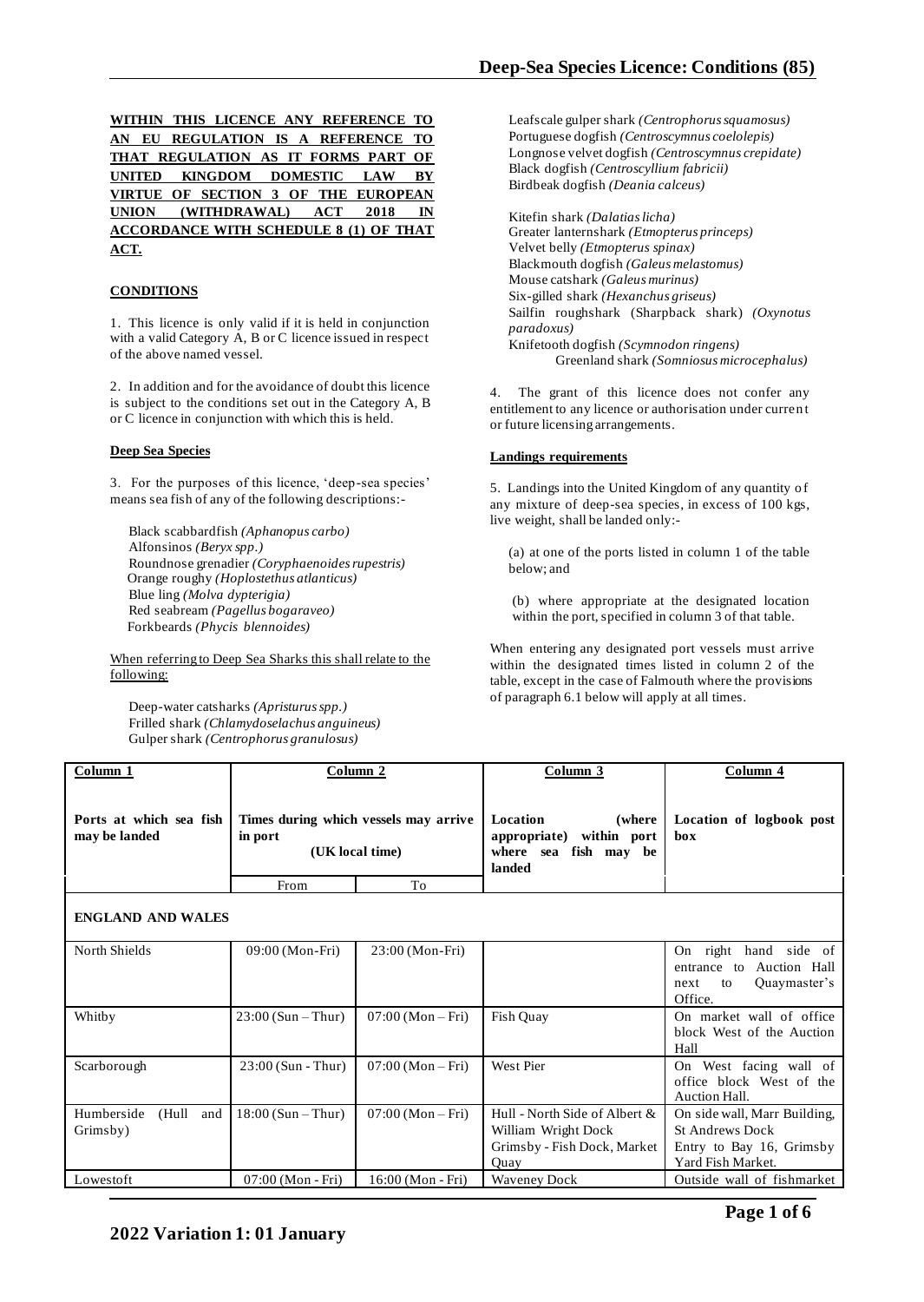|                    |                      |                   |                                                                                                                                                              | near northern corner of<br>Waveney Dock.                                 |
|--------------------|----------------------|-------------------|--------------------------------------------------------------------------------------------------------------------------------------------------------------|--------------------------------------------------------------------------|
| Shoreham           | 08:00 (Mon - Fri)    | $16:00 (Mon-Fri)$ | Within the confines of the<br>harbour                                                                                                                        | On wall of Port Control<br>Office at lockgates                           |
| <b>Brixham</b>     | 08:00 (Mon - Fri)    | $20:00 (Mon-Fri)$ |                                                                                                                                                              | Fish<br>Set<br>in<br>MMO's<br>Laboratory Wall.                           |
| Plymouth           | 08:00 (Mon - Fri)    | $20:00 (Mon-Fri)$ | Sutton harbour, New Fish<br>Market                                                                                                                           | On MMO Marine Office<br>Wall.                                            |
| Newlyn             | 08:00 (Mon-Fri)      | 20:00 (Mon-Fri)   |                                                                                                                                                              | Outside of Harbour Master's<br>Office.                                   |
| Padstow            | 08:00 (Mon-Fri)      | 20:00 (Mon-Fri)   |                                                                                                                                                              | South Quay, Padstow                                                      |
| Milford Haven Dock | 08:00 (Mon - Fri)    | $17:00 (Mon-Fri)$ |                                                                                                                                                              | Outside of Auction Hall's<br>wall.                                       |
| Holyhead           | 08:00 (Mon-Fri)      | 17:00 (Mon-Fri)   | <b>Fish Dock</b>                                                                                                                                             | On Wall of Dockmaster's<br>Office at South Quay                          |
| Fleetwood          | $22:00$ (Sun - Thur) | 07:30 (Mon - Fri) | Wyre Fish Dock                                                                                                                                               | Outside wall of Auction<br>Hall.                                         |
| Whitehaven         | $09:00$ (Mon – Fri)  | $17:00 (Mon-Fri)$ | North Harbour on the Old<br>North Wall Quay adjacent to<br>the Ice Plant and on the<br>North Wall Quay adjacent to<br>the Fish Handling Facility<br>building | Outside the Fish Handling<br>Facility building on the<br>North Wall Quay |

| Column <sub>1</sub>                      | Column 3                                                                            | Column 4                                                                                                       |
|------------------------------------------|-------------------------------------------------------------------------------------|----------------------------------------------------------------------------------------------------------------|
|                                          |                                                                                     |                                                                                                                |
| Ports at which sea fish may be<br>landed | Location (where appropriate)<br>within port where sea fish<br>may be landed         | Location of logbook post box                                                                                   |
| <b>SCOTLAND</b>                          |                                                                                     |                                                                                                                |
| Eyemouth                                 |                                                                                     | Front of the Fishermen's Mutual Association building,<br>Harbour Road, Eyemouth TD14 5JA                       |
| Pittenweem                               | Fishmarket Quay                                                                     | Inside fishmarket, by the notices on the rear wall of the<br>chilled area.                                     |
| Aberdeen                                 | Palmerston<br>$\&$<br>Quay<br>Commercial Quay                                       | On North wall of Palmerston Quay fishmarket outside<br>Berthing Master's Office.                               |
| Peterhead                                | Peterhead Harbour excluding<br>Peterhead Bay Harbour                                | Centrally on the seaward side of the new fishmarket on<br>Merchants Quay                                       |
| Fraserburgh                              |                                                                                     | On quayside wall of 1st market between doors 9 and<br>10, about 20 metres on North side of the Faithlie Jetty. |
| <b>Buckie</b>                            |                                                                                     | On outside front wall of fishmarket next to the entrance<br>door.                                              |
| Lerwick                                  | All piers, quays and docks<br>within harbour limits excluding<br>those in Dales Voe | On seaward side of the Northmost end of fishmarket on<br>Alexandra Wharf.                                      |
| Scalloway                                |                                                                                     | On seaward wall at the South end of the fishmarket.                                                            |
| Kirkwall                                 | East Pier, Kirkwall                                                                 | On external wall of North Isles Passenger Terminal<br>Building.                                                |
| Scrabster                                |                                                                                     | On the outside front wall of Scrabster fishmarket.                                                             |
| Kinlochbervie                            | All quays lying to the North of<br>the ice factory quay                             | On the Southmost external wall of new fishmarket.                                                              |
| Lochinver                                |                                                                                     | On the wall to the right of the fishmarket entrance.                                                           |
| Ullapool                                 |                                                                                     | North Facing wall at eastern end of Harbour Building                                                           |
| Stornoway                                |                                                                                     | On West facing wall on the Fishmarket on<br>Esplanade Quay.                                                    |
| Portree                                  |                                                                                     | On lamp post outside Pier Master's Office.                                                                     |
| Mallaig                                  |                                                                                     | On wall of Prawnmarket adjacent to Whitefish market<br>entrance.                                               |
| Oban                                     |                                                                                     | On the seaward end of the Westward wall of the fish<br>market building.                                        |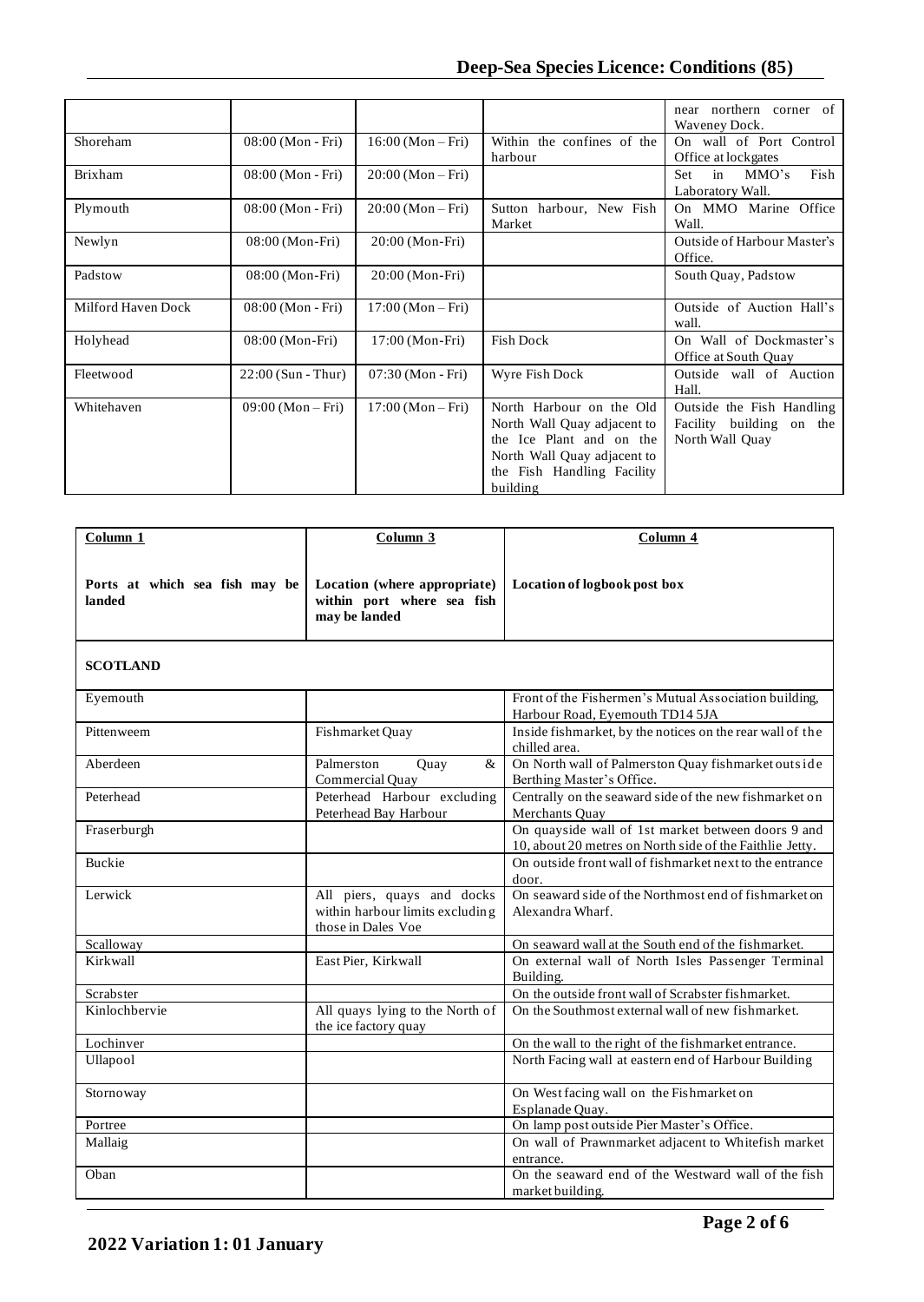| Campbeltown |               | On the seaward wall to the right of right-hand door of  |
|-------------|---------------|---------------------------------------------------------|
|             |               | the fishmarket next to a life buoy.                     |
| Troon       |               | On the Pier-side wall of Troon fish market building.    |
| Cullivoe    | Cullivoe Pier | On the North side of the Ice Plant, adjacent to the Ice |
|             |               | <b>Plant Control Box</b>                                |

| Column <sub>1</sub>                      | Column 2                                                            |    | Column 3                                                                                    | Column 4                        |
|------------------------------------------|---------------------------------------------------------------------|----|---------------------------------------------------------------------------------------------|---------------------------------|
| Ports at which sea<br>fish may be landed | Times during which vessels may arrive<br>in port<br>(UK local time) |    | Location<br>(where)<br>within port<br>appropriate)<br>fish may<br>where sea<br>be<br>landed | Location of logbook post<br>box |
|                                          | From                                                                | To |                                                                                             |                                 |
| <b>NORTHERN IRELAND</b>                  |                                                                     |    |                                                                                             |                                 |

| Ardglass                  | 09:00 (Mon - Fri) | $21:00 (Mon-Fri)$        | the wall of the<br>On.<br>fishmarket<br>and<br>port<br>office.     |
|---------------------------|-------------------|--------------------------|--------------------------------------------------------------------|
| Kilkeel                   | 06:00 (Mon - Fri) | $22:00$ (Mon - Fri)      | the wall of<br>the<br>On -<br>fishmarket<br>and<br>port<br>office. |
| Portavogie                | 09:00 (Mon - Fri) | $21:00 (Mon-Fri)$        | the wall of<br>the<br>On.<br>fishmarket<br>and<br>port<br>office.  |
| Bangor <sup>1</sup>       |                   |                          |                                                                    |
| Ballycastle <sup>1</sup>  |                   |                          |                                                                    |
| $L$ isahally <sup>1</sup> | ٠                 | $\overline{\phantom{0}}$ |                                                                    |

6.1 The provisions of this paragraph apply to all vessels which:

> a) have an overall length of 15 metres or more; and

> b) have more than one tonne, live weight, in total on board of species for which a TAC has been set or have on board more than one tonne, live weight, of scallops caught in ICES Divisions VII d, e and h; and

> c) intend to arrive at a port other than a designated port, or intend to arrive at a designated port outside designated times and locations;

Notification of the following information shall be given to the Fisheries Administrations UK Call Centre by one of the following means, properly designated as required:

by telephone or marine radio on **0131 271 9700;**

by fax to **0131 244 6471** heading the fax Notice Arrival; by email to UKFCC@Scotland.gsi.gov.uk inserting Notice Arrival in the subject box:

- (a) the name of the person making the call;
- (b) the name and registered number of the vessel for which authority to arrive in port is sought;
- (c) the port or location at which the vessel is to arrive;
- (d) the intended date and time (UK local time) of arrival in port;

(e) details of the catch on board by species in kilogrammes live weight.

Such notifications shall be given at any time between:

(1) 4 and 24 hours prior to arrival in port where arrival will occur between 00:01 hours on Tuesday and 23:59 on Saturday; and

(2) 4 and 72 hours prior to arrival in port where arrival will occur between 00:01 hours on Sunday and 23:59 on Monday.

## **NOTE: Calls to the Fisheries Administrations UK Call Centre will be recorded**

6.2 When all the information has been provided in accordance with paragraph 6.1 above by telephone or marine radio, an authorisation number will be issued by the Fisheries Administrations UK Call Centre along with the recorded time of the authorisation and confirmation of the date and time after which the vessel may arrive at the nominated port or location. This information must be recorded in the comments section of the Logsheet(s) relating to the sea fish before arrival in port. For the purposes of this paragraph "recorded time" means the date and time (in UK local time) of issue of the authorisation number recorded by the person issuing it.

6.3 When all the information has been provided in accordance with paragraph 6.1 above by fax or email, details of the authorisation number along with the recorded time o f

<sup>1</sup> Permitted landing port **only** for vessels with over 2 tonnes of either **cod** or **hake** on board to land. As usual arrivals of such vessels are subject to prior notification as specified in paragraphs 11.1 to 11.7.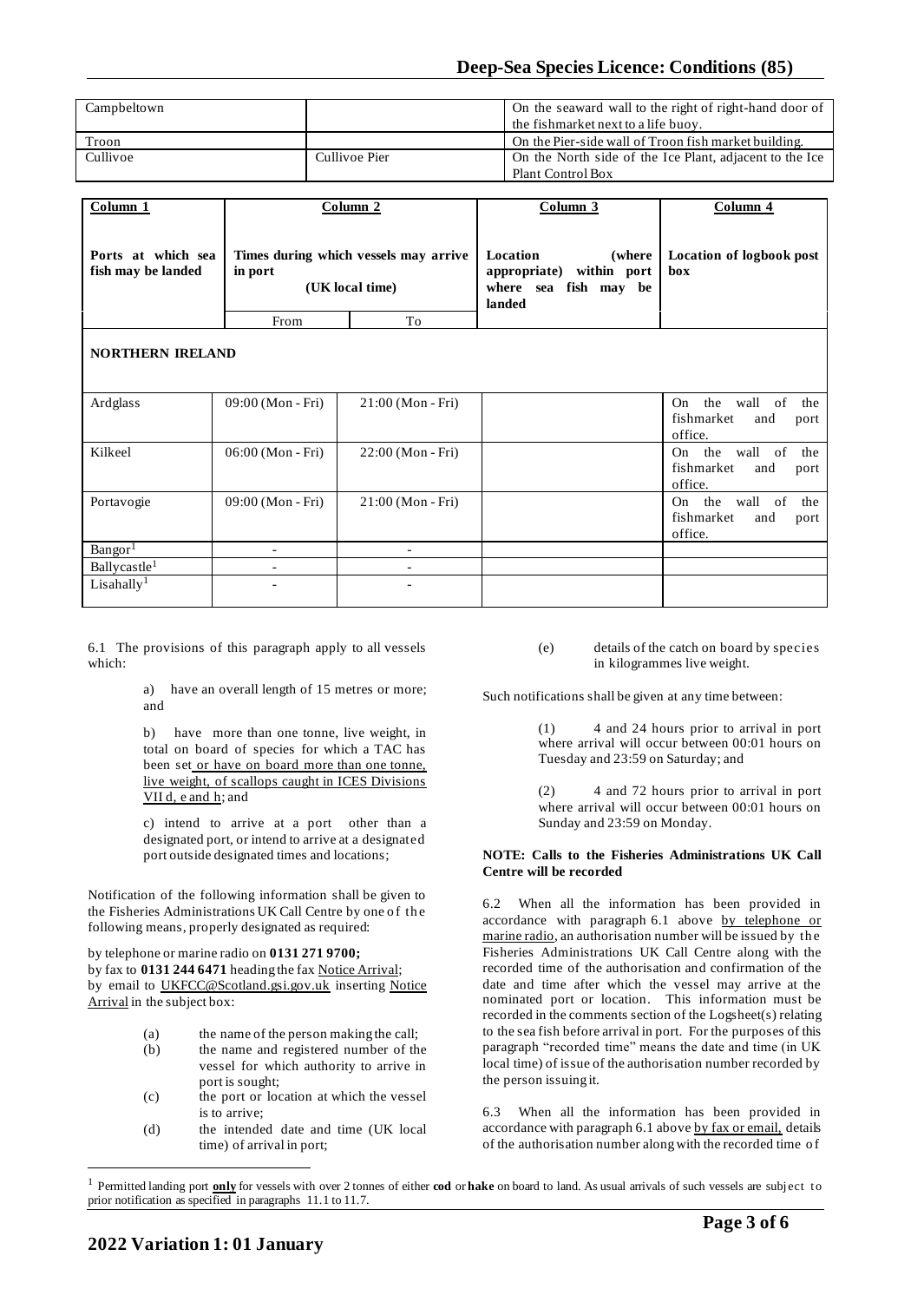the authorisation and confirmation of the date and time after which the vessel may arrive at the nominated port or location will not automatically be transmitted to the vessel by the Fisheries Administrations UK Call Centre. Further contact must be made with the Call Centre by telephone or marine radio to obtain the authorisation number and authorised date and time of arrival in port which must then be recorded in the comments section of the Logsheet(s) relating to the sea fish before arrival in port. For the purposes of this paragraph "recorded time" means the date and time (in UK local time) of issue of the authorisation number recorded by the person issuing it.

6.4 Following the issue of an authorisation referred to above, the vessel must arrive at the nominated port or location within a period of 4 hours commencing from the date and time as confirmed in accordance with paragraph 6.2 or 6.3 above.

6.5 If, following the issue of an authorisation number, it is not possible to arrive at the nominated port or location within the time period specified in paragraph 6.4, authorisation to amend that period must be sought from the Fisheries Administrations UK Call Centre. A further authorisation number shall be issued and this must be recorded in the comments section of the Logsheet(s) (where applicable) relating to the current voyage. This paragraph shall not apply where the vessel is entering a designated port and expiry of the time limit specified in paragraph 6.4 occurs within designated arrival times at that port.

6.6 After the authorisation number and confirmation of th e date and time of arrival has been issued, the vessel may go to another port or location. If that port, location of landing or time of arrival are not all designated in the table at paragraph 5 above, a further authorisation number must be obtained from the Fisheries Administrations UK Call Centre by making a notification in accordance with paragraph 6.1. This information must be recorded in the comments sectio n of the Logsheet(s) (where applicable) relating to the sea fish, before the arrival of the vessel in port.

6.7 The vessel may not commence landing sea fish at the port or location communicated in terms of paragraph 6.1 any earlier than 4 hours from the time that the notification made under paragraph 6.1, 6.5 or 6.6 is recorded as having been received by the UK Call Centre, whichever is the later, unless otherwise authorised by a British Sea Fishery Officer or Marine Enforcement Officer.

7. This condition applies to all vessels landing deep-sea species at a designated port. Prior to commencing landing, the original (white) copy of the Logsheet(s), completed in accordance with Council Regulation (EC) No. 1224/2009, relating to the sea fish, shall be deposited in the box marked for this purpose and located in the port of landing as specified in column 4 of the table above, unless it has been handed to a British Sea Fishery Officer or Marine Enforcement Officer. Logsheets submitted in this way shall be deemed to have been submitted in compliance with Council Regulation (EC) No. 1224/2009.

## **Observers**

8. The Master of the vessel to which this licence relates shall permit the deployment on board the vessel of a scientific observer, assigned by the competent authorities,

for the purposes of undertaking a sampling plan for the assessment and management of the deep-sea fish stocks. **Reporting of fishing gear characteristics and fishing operations**

9. In addition to the obligations under Council Regulation (EC) No1224/2009, the Master shall record in the lo gb o o k the information listed below:

- i) For vessels using long-lines:
- the average number of hooks used on the long-lines;

- the total time the lines have been in the sea in any twenty-four hour period and the number of shots in th is period;

- fishing depths.
- ii) For vessels using fixed nets:
- the mesh size used in the nets;
- the average length of the nets;
- the average height of the nets;

- the total time the nets have been in the sea in any twenty-four hour period and the total number of hauls in this time;

- fishing depths
- iii) For vessels using towed gear;
- the mesh size used in the nets;
- the total time the nets have been in the sea in any twenty-four hour period and the total number of hauls in this time;
- fishing depths

## **Orange Roughy**

10.1 For the purposes of this licence, the Orange Roughy Protection Areas are defined as the following sea areas:

(a) that sea area enclosed by rhumb lines sequentially joining the following positions:

|                                      | $57^{\circ}$ 00' N, $11^{\circ}$ 00' W |
|--------------------------------------|----------------------------------------|
| $57^{\circ}00'$ N,                   | $8^{\circ}30'$ W                       |
| $56^{\circ}23'$ N,                   | $8^{\circ}30'$ W                       |
| 55° 00'N.                            | $9^{\circ}38'$ W                       |
| $55^{\circ}00'$ N, $11^{\circ}00'$ W |                                        |
| $57^{\circ}00'$ N, $11^{\circ}00'$ W |                                        |

(b) that sea area enclosed by rhumb lines sequentially joining the following positions:

55° 30' N, 15° 49' W

 53° 30' N, 14° 11' W 50° 30' N, 14° 11' W 50° 30' N, 15° 49' W

( c) that sea area enclosed by rhumb lines sequentially joining the following positions: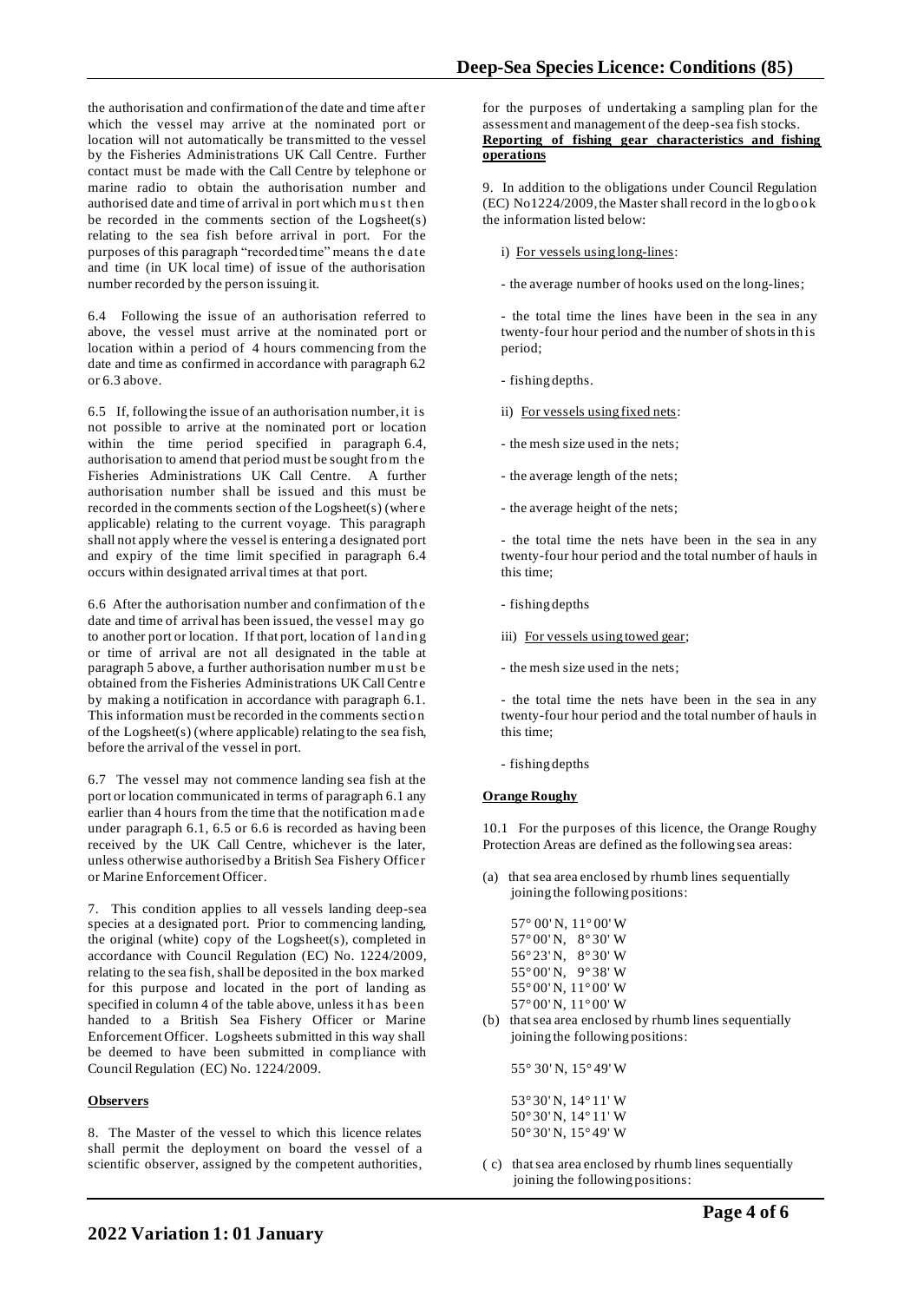55° 00' N, 13° 51' W 55° 00' N, 10° 37' W 54° 15' N, 10° 37' W 53° 30' N, 11° 50' W 53° 30' N, 13° 51' W

Those positions and the corresponding rhumb lines and vessel positions shall be measured according to the WGS8 4 standard.

10.2 Where the vessel to which this licence relates enters the areas defined in paragraph 10.1 above, it shall have no authority to retain on board or tranship any quantity of orange roughy, nor land any quantity of orange roughy at the end of that fishing trip, unless;

(i) all gears carried on board the vessel are properly lashed and stowed during transit in such a way that they may not be used readily in accordance with the following conditions:

> (a) nets, weights and similar gear shall be disconnected from trawl boards and from towin g and hauling wires and ropes; and

> (b) nets which are on or above deck shall be securely lashed to an appropriate part of the superstructure of the vessel.

(ii) the average speed of the vessel during transit is not less than 8 knots.

## **UK Celtic Sea Technical Measures**

11.1 Where the vessel fishes using bottom otter trawls or bottom seines (OTB, OTT, OT, PTB, PT, SSC, SDN, SPR, SX, SV, TBN, TBS, TB, TX) in those parts of British fishery limits which fall within the Celtic Sea Protection Zone it must use a codend<sup>2</sup> with minimum  $110$  mm mesh size and fitted with a square mesh panel with 120 mm minimum mesh size.

11.2 Where the vessel fishes using otter trawls or bottom seines in those parts of British fishery limits which fall within ICES divisions 7e-j other than those referred to in condition 11.1 above, it must use a codend with minimum 100 mm mesh size, and when fishing west of longitude 5° W it must also use a square mesh panel with minimum 100 mm mesh size.

11.3 Where the vessel fishes using otter trawls or bottom seines in ICES divisions 7e-J it must use a codend that is constructed of a single twine of a maximum of 6 mm or a double twine of a maximum of 4mm.

11.4. Where the vessel fishes using otter trawls or bottom seine in ICES divisions 7e-j, other than when targeting nephrops, it must not use or carry on board a strength en in g bag<sup>3</sup> .

11.5. The obligation in condition 11.1 does not apply to a vessel which fishes using otter trawls or bottom seines in ICES division 7f within 12 nautical miles of the baseline from which the breadth of the territorial sea adjacent to the United Kingdom is measured, which must instead use a codend with minimum 100 mm mesh size and square mesh panel with minimum 100 mm mesh size.

11.6. The obligation in conditions 11.1 and 11.2 do not apply to a vessel whose catch comprises 5% or more of nephrops, which must instead use any one of the follo win g gear configurations:

- (a) a codend of at least 80mm mesh size coupled with a 300 mm square mesh panel (for vessels in excess of 12 metres in length) or a 200 mm square mesh panel (for vessels below 12 metres in length);
- (b) Seltra panel;
- (c) Sorting grid with a 35 mm bar spacing;

(d) 100 mm codend with a 100 mm square mesh panel;

(e) Dual codend with the uppermost codend constructed with T90 mesh of at least 90 mm and fitted with a separation panel with a maximum mesh size of 300 mm.

11.7. The obligation in condition 11.1 does not apply to a vessel whose catch comprises more than 55% of whiting, o r 55% of anglerfish, hake or megrim combined, which must instead use a codend with minimum 100 mm mesh size an d square mesh panel with minimum 100 mm mesh size.

11.8. The obligation in condition 11.1 does not apply to a vessel which fishes solely in ICES division 7f to the east of longitude 5° West and whose catch comprises less than 10 % gadoids (*Gadidae*), which must instead use a codend with

<sup>&</sup>lt;sup>2</sup> Including any extension piece attached thereto.

 $3$  As defined by Article 6 of Commission Regulation (EEC) No 3440/84 of 6 December 1984 on the attachment of devices to trawls, Danish seines and similar nets.